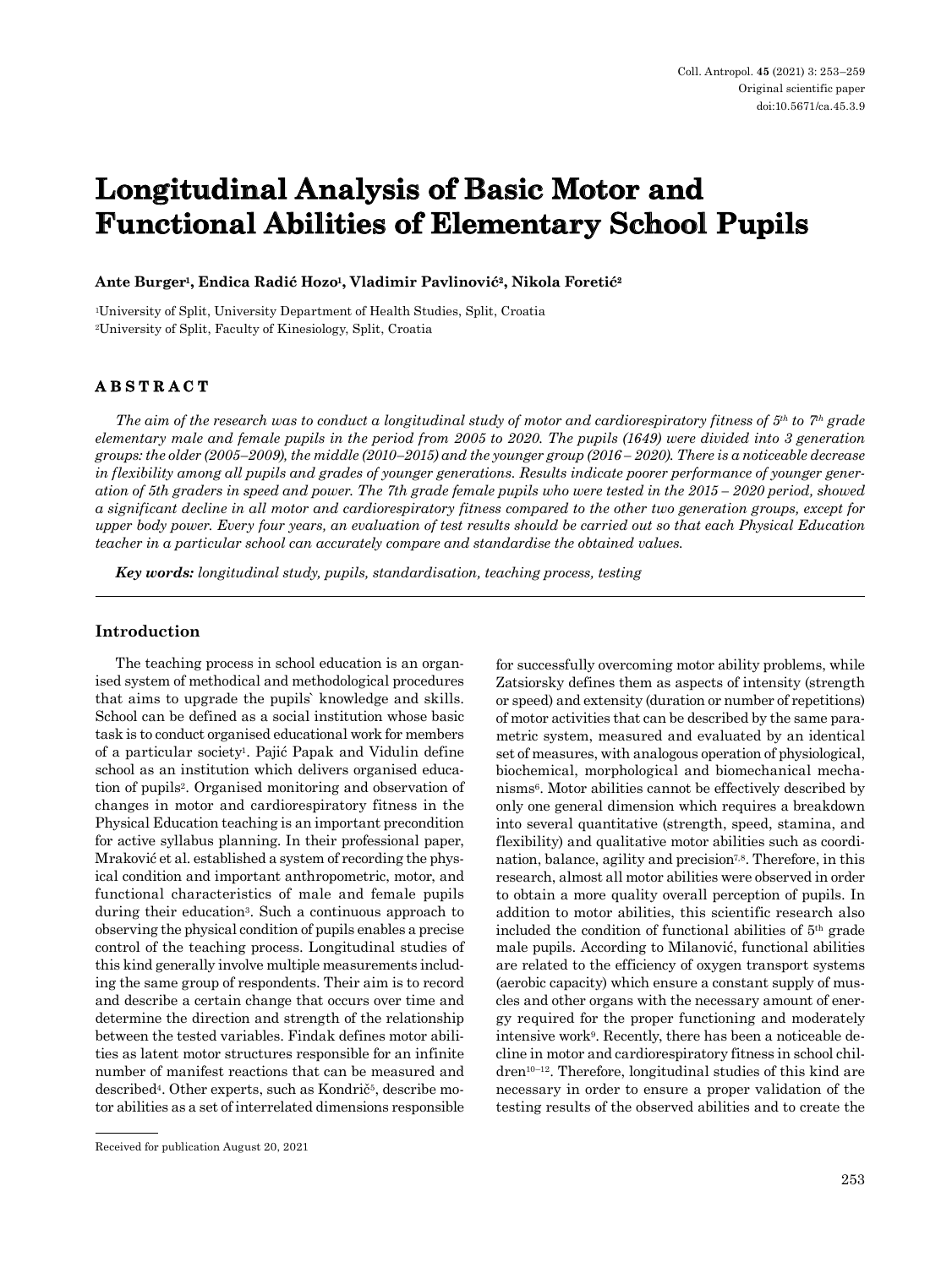preconditions for precise syllabus planning. Syllabus planning is considered to be a process of designing the class, and teaching is considered a process of achieving changes in which the pupil is transferred from one state to the next altered state with a higher level of educational values<sup>13</sup>. Every kinesiologist has a responsibility to set up a quality framework of work based on precisely measured motor and cardiorespiratory fitness of their pupils. In order to achieve a precise syllabus planning, a population in a designated micro-area must be longitudinally observed to obtain relevant data that can be used for the purpose of standardising the observed abilities. The aim of this research is to conduct a longitudinal study of motor and cardiorespiratory fitness of 5th to 7th grade elementary male and female pupils in the period from 2005 to 2020 in the city area of Kaštela in the Split-Dalmatia County of Croatia.

## **Methodology**

#### *Sample of respondents*

The study was conducted on a total sample of  $n = 1649$ pupils in the 2005 – 2020 period in the city area of Kaštela in the Split-Dalmatia County. It included  $n = 876$  male pupils and  $n = 766$  female pupils from  $5<sup>th</sup>$  to the  $7<sup>th</sup>$  grade. The pupils were divided into three groups according to the time they attended one of the tested classes in the school year: the older group  $(2005 - 2009)$ , the middle group  $(2010 - 2015)$ , and the younger group  $(2016 - 2020)$ .

The following variables were observed: HEIGHT and WEIGHT were objectively measured in light clothing by using stadiometer and digital scale (Seca, Germany) with a precision of 0.1 cm and 0.1 kg. CIRCUMFERENCE–the forearm girth circumference of each subject was measured using a flexible measuring tape (Seca, Germany) at a point 3cm below the cubital fossa. TAPPING–for plate tapping the table height should be adjusted so that the subject is standing comfortably in front of the two yellow discs which are placed with their centres 60 cm apart on the table. The rectangle is placed equidistant between both discs. The non-preferred hand is placed on the rectangle. The subject moves the preferred hand back and forth between the discs over the hand in the middle as quickly as possible. This action is repeated for 25 full cycles (50 taps). LJUMP–in standing long jump each participant was instructed to stand on the starting line and perform standing long jump. The jumped distance was measured between the starting line and the closer heel upon touch-down. POLYGON – in polygon backwards subject had to crawl backwards and cover a 10-m distance. The starting position for the children was behind the starting line as the children faced backwards on all fours. The tester gave the starting signal. The test included backward crawling over and under the 35 cm high obstacles that were placed at 3 m and 6 m from the starting line. The task was measured in tenths of a second (0.1 s). SITUP60 – sit-ups in 60 seconds children were seated on the floor, backs straight, hands clasped behind their neck, knees bent at 90° with heels and feet flat on the mat. They then lay down on their backs, shoulders touching the mat, and returned to the sitting position with their elbows out in front to touch their knees, keeping the hands clasped behind their neck the whole time. FORWARD BEND – seated wide-legged forward bend by sitting on the floor or a mat, legs straight under the angle of 90°, the child being tested reached forward with the arms (hands overlapping). The distance of reach was measured in centimetres using a measuring non-elastic tape attached on the floor. CHINUPH – static chin up hold – The child, with hands shoulder-width apart, grabs the bar. The teacher helps the kid to lift by holding him by the legs so that the chin reaches over the height of the bar. The child's body and legs are stretched vertically and his task in this position is to last as long as he can, and a maximum of 120 seconds. RUN\_30 – running at 30 meters and RUN\_60 – running at 60 meters – Children was instructed to stand on the starting line, one foot in front of the other, and run as fast as possible over finish line. The task was measured in tenths of a second  $(0.1 \text{ s})$ ,  $HJUMP - scissors high jump$ – children run in towards the mats and attempt to scissor up over the rubber band onto the mats, landing in an upright, standing position. MED BALL – throwing a 2 kg medicine ball – participants were required to sit on a chair with their shoulders in contact with the chair-back. They were then required to throw the medicine ball as far as possible, using chest pass technique. Metric characteristics of above-mentioned tests were confirmed by Findak et al.14

Statistical analysis included the computation of descriptive statistical parameters, while the normality of distribution was tested by the Kolmogorov-Smirnov test. After that, a multivariate variance analysis (MANOVA) was computed among three groups of respondents divided into older, middle, and younger group for each class. In addition, a univariate variance analysis (ANOVA) was conducted for male and female pupils to determine which variables show differences of results among the generational groups. All statistical computations were performed for both male and female pupils of  $5<sup>th</sup>$ ,  $6<sup>th</sup>$  and  $7<sup>th</sup>$  grade. Software package STATISTIKA for Windows version 10 was used for statistical data processing.

## **Results and Discussion**

The results in Table 1 indicate that the average height of 5th grade male pupils is 149.28 cm, while the average weight of male pupils is 44.06 kg. Such results are correlated with the current literature review15. The mean value for the variable (LJUMP) is higher than the results obtained by Kocić et al. where the average value of the standing long jump was  $145.3$  cm for  $5<sup>th</sup>$  grade male pupils16. Exceptionally good results were achieved by 5th grade male pupils in the variable (TAPPING) – plate tapping, where an average value of 29.99 was recorded, which is significantly more than reported in the research conducted by Mraković et al.3. The results obtained for the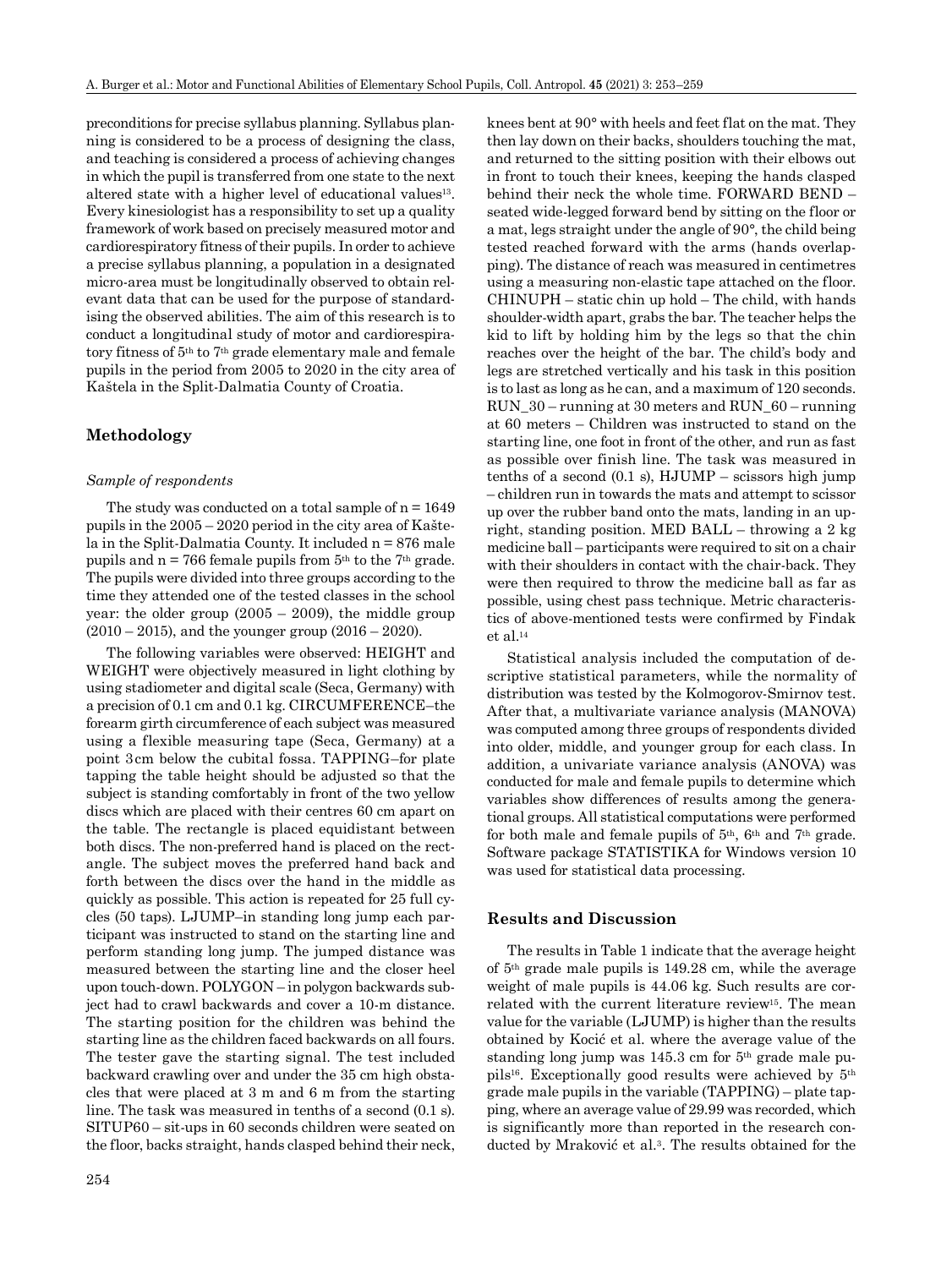|                      |        | $5th$ grade |        | $6th$ grade | $7th$ grade |          |  |
|----------------------|--------|-------------|--------|-------------|-------------|----------|--|
| VARIABLE             | AM     | Std.Dev.    | ΑM     | Std.Dev.    | AΜ          | Std.Dev. |  |
| HEIGHT               | 149.28 | 7.66        | 156.14 | 8.08        | 163.16      | 9.33     |  |
| WEIGHT               | 44.06  | 8.28        | 49.99  | 11.39       | 55.04       | 11.85    |  |
| <b>CIRCUMFERENCE</b> | 21.43  | 2.18        | 22.05  | 2.33        | 23.32       | 1.93     |  |
| <b>TAPPING</b>       | 29.99  | 4.26        | 31.10  | 4.16        | 32.39       | 4.19     |  |
| LJUMP                | 154.97 | 21.75       | 162.19 | 28.10       | 173.02      | 25.61    |  |
| <b>POLYGON</b>       | 15.49  | 5.59        | 16.88  | 10.06       | 15.26       | 6.78     |  |
| SITUP60              | 34.83  | 8.28        | 39.06  | 9.17        | 42.27       | 8.88     |  |
| <b>FORWARD BEND</b>  | 53.10  | 10.61       | 58.82  | 11.67       | 64.35       | 14.38    |  |
| <b>CHINUPH</b>       | 23.48  | 19.00       | 22.39  | 18.24       | 29.46       | 20.69    |  |
| RUN 30               | 5.95   | 0.62        | 6.00   | 0.69        | 5.67        | 0.61     |  |
| RUN 60               | 11.56  | 1.21        | 11.59  | 1.27        | 10.75       | 1.42     |  |
| HJUMP                | 96.02  | 11.82       | 98.13  | 12.53       | 105.19      | 12.02    |  |
| <b>MED BALL</b>      | 7.65   | 1.68        | 8.30   | 1.76        | 8.87        | 4.03     |  |

**TABLE 1** DESCRIPTIVE STATISTICAL PARAMETERS FOR BOYS FROM 5TH TO 7TH GRADE

HEIGHT – body height, WEIGHT – body weight, CIRCUMFERENCE – forearm circumference, TAPPING – plate tapping, LJUMP – standing long jump, POLYGON – polygon backwards, SITUP60 – sit-ups in 60 seconds, FORWARD BEND – seated wide-legged forward bend, CHINUPH – static chin up hold, RUN\_30 – running at 30 meters, RUN\_60 – running at 60 meters, HJUMP – scissors high jump, MED  $BALL - throwing a 2 kg medicine ball, n = 883.$ 

variable (POLYGON) for  $6<sup>th</sup>$  grade male pupils indicated poorer coordination compared to 5th and 7th grade male pupils. The research conducted by Badrić et al. did not indicate such results, hence it can be concluded that there is a decrease in coordination of male pupils due to entering puberty, a period which is marked by declining results in this motor ability17. Coordination as a motor ability is best developed in female pupils in the period from 1st to 3rd grade, while the peak is reached at the age of 11. In male pupils, the process of peak coordination occurs between the ages of 12 and 1318.

The results in Table 2 descriptively explain the average values obtained from 5th grade female pupils. The obtained results indicate the recorded average values for the variable (SITUP60) – sit-ups in 60 seconds, with the recorded 32.32 sit-ups. Such a substantial deviation of results is anticipated because today there are increasing differences

| <b>VARIABLE</b>      |        | $5th$ grade | $6th$ grade | $7th$ grade |        |          |
|----------------------|--------|-------------|-------------|-------------|--------|----------|
|                      | ΑM     | Std.Dev.    | AM          | Std.Dev.    | AM     | Std.Dev. |
| <b>HEIGHT</b>        | 150.02 | 8.16        | 156.50      | 7.48        | 161.98 | 6.22     |
| WEIGHT               | 42.58  | 8.48        | 47.80       | 9.65        | 53.25  | 8.54     |
| <b>CIRCUMFERENCE</b> | 21.09  | 3.35        | 24.08       | 24.18       | 22.38  | 1.61     |
| <b>TAPPING</b>       | 30.41  | 4.30        | 33.11       | 9.23        | 33.44  | 4.35     |
| LJUMP                | 146.05 | 22.05       | 151.80      | 22.94       | 159.30 | 20.86    |
| <b>POLYGON</b>       | 18.54  | 6.43        | 16.87       | 7.61        | 15.11  | 5.13     |
| SITUP60              | 32.32  | 8.01        | 37.18       | 10.54       | 39.10  | 7.82     |
| <b>FORWARD BEND</b>  | 69.00  | 13.11       | 71.17       | 13.93       | 75.50  | 14.65    |
| <b>CHINUPH</b>       | 18.80  | 14.36       | 19.27       | 14.72       | 21.31  | 14.37    |
| RUN 30               | 6.21   | 0.64        | 6.19        | 0.60        | 5.89   | 0.67     |
| RUN 60               | 11.92  | 1.18        | 11.91       | 1.21        | 11.41  | 1.35     |
| HJUMP                | 88.40  | 10.45       | 93.18       | 11.54       | 96.10  | 12.86    |
| <b>MED BALL</b>      | 7.02   | 1.49        | 7.36        | 1.50        | 7.87   | 4.51     |

**TABLE 2** DESCRIPTIVE STATISTICAL PARAMETERS FOR GIRLS FROM 5TH TO 7TH GRADE

HEIGHT – body height, WEIGHT – body weight, CIRCUMFERENCE – forearm circumference, TAPPING – plate tapping, LJUMP – standing long jump, POLYGON – polygon backwards, SITUP60 – sit-ups in 60 seconds, FORWARD BEND – seated wide-legged forward bend, CHINUPH – static chin up hold, RUN\_30 – running at 30 meters, RUN\_60 – running at 60 meters, HJUMP – scissors high jump, MED  $BALL - throwing a 2 kg medicine ball, n = 766.$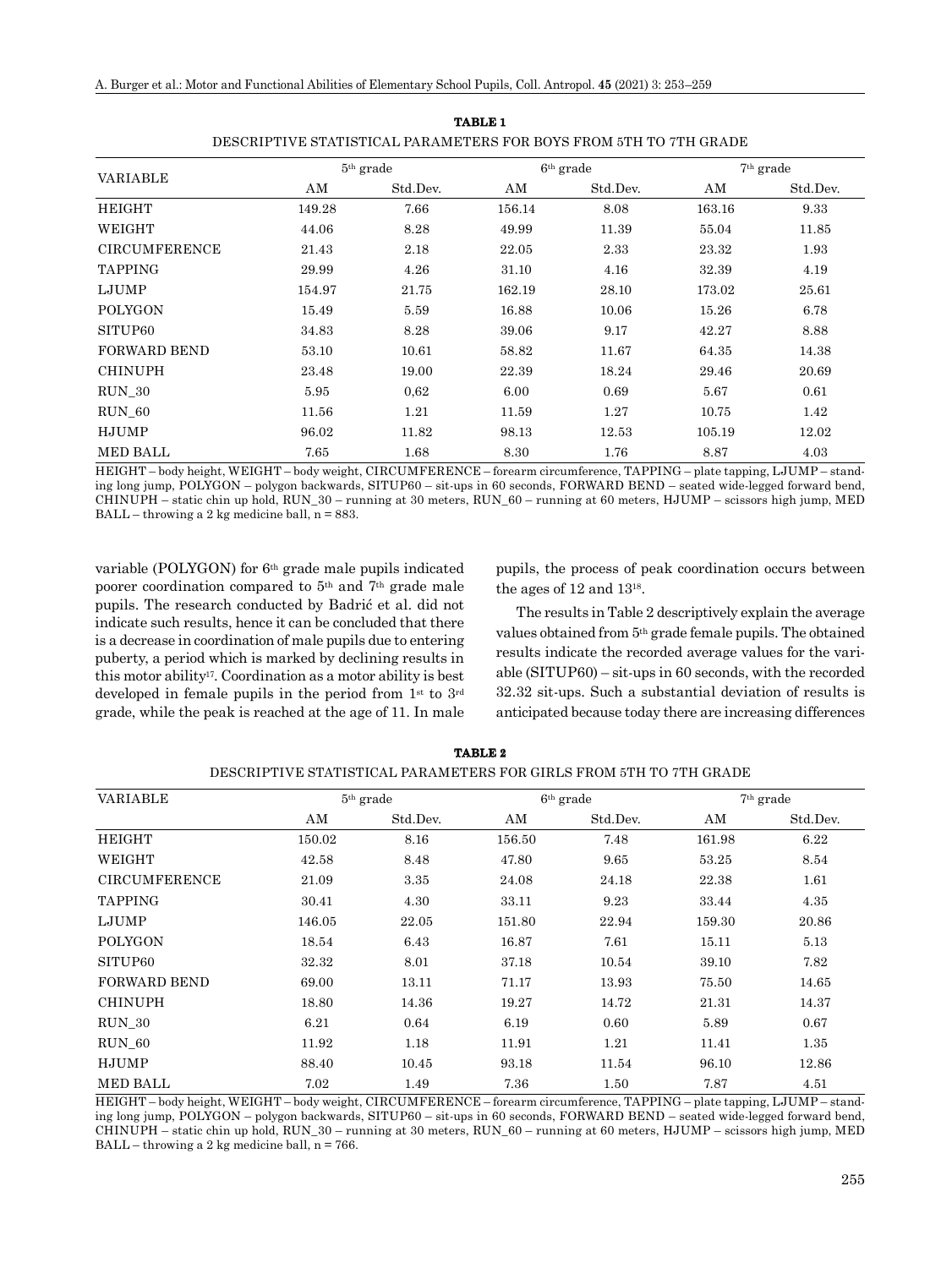in the results of children who attend any kind of professional training practice compared to those who do not engage in any sports activity. The average result of 7th grade female pupils for the variable (FORWARD BEND) – seated wide-legged forward bend is 75.50 cm, which is significantly higher than the average result of male pupils – 64.35 cm. With regard to gender, male pupils achieve better results in all tests compared to female pupils in the higher grades of elementary school, except for the flexibility test, which is confirmed by scientific research of this type conducted by Mladineo<sup>19</sup> and Idrizović<sup>20</sup>.

Multivariate variance analysis of three groups of respondents in Table 3 indicates that there is a statistically significant difference between all groups of respondents within each class. The values thus obtained can be compared to the results obtained by Findak et al. and Badrić et al. where a decrease in motor and cardiorespiratory fitness of male pupils from younger generations was not $ed<sup>14,17</sup>$ . The genesis of the problem may be described by the fact that children today are less and less engaged in sports activities and are left to modern technologies that occupy a significant portion of the free time they once spent playing or training. Two teaching hours per week is too little time to encourage positive processes in the bodies of the pupils. Therefore, physical education teachers should encourage children to enrol in extracurricular activities in order to accumulate the amount of time of engagement in sports-related activities, which ultimately yields significantly better results. The research conducted by Granić et al. and Džibrić et al. showed certain improvements in motor and cardiorespiratory fitness of male pupils engaged in extracurricular activities<sup>21,22</sup>.

The results of the univariate variance analysis of three groups of 5th grade male pupils indicate that there is a statistically significant difference between these three observed groups for variables (TAPPING) – plate tapping, (HJUMP) – high jump, (MED BALL) – throwing a 2 kg medicine ball, (RUN\_60) – running at 60 metres, and (CIRCUMFERENCE) – forearm circumference. The male pupils from the older generation who attended the 5th grade in the period between 2005 and 2009 showed better results in the variable (HJUMP) – scissors high jump compared to the younger generation. On average, they were more successful by 4.54 cm, whereas the male pupils of the younger generation  $(2013 - 2020)$  were more successful in the variable (LJUMP) – standing long jump by 2.68 cm. Prskalo and Sporiš explain that the purpose of the standing long jump is to estimate the explosive power that indicates the ability to activate the maximum number of motor units per unit of time in the realisation of simple

#### **TABLE 3**

## MULTIVARIATE AND UNIVARIATE VARIANCE ANALYSIS OF THREE GROUPS OF MALE RESPONDENTS (OLDER GENERATION 2005 – 2009, MIDDLE GENERATION 2010 – 2014, AND YOUNGER GENERATION 2015 – 2020)

|                        | <b>MANOVA</b>        |        |                 |         |              |           |        |                 |         |             |           |           |        |                 |             |              |  |  |
|------------------------|----------------------|--------|-----------------|---------|--------------|-----------|--------|-----------------|---------|-------------|-----------|-----------|--------|-----------------|-------------|--------------|--|--|
| 5th grade              |                      |        |                 |         |              | 6th grade |        |                 |         |             |           | 7th grade |        |                 |             |              |  |  |
| Λ                      | Rao's r              | Df1    | Df <sub>2</sub> | Ρ       | Rao's r<br>Λ |           | Df 1   | Df <sub>2</sub> | P       | Λ           | Rao's r   | Df 1      |        | Df <sub>2</sub> | P           |              |  |  |
| 0.80                   | 4.71                 | 13     | 244             | 0.00    | 0.63<br>5.34 |           | 26     | 528             | 0.00    | 0.64        | 6.38      | 26        |        | 662             | 0.00        |              |  |  |
| <b>ANOVA</b>           |                      |        |                 |         |              |           |        |                 |         |             |           |           |        |                 |             |              |  |  |
| Variables<br>5th grade |                      |        |                 |         | 6th grade    |           |        |                 |         |             | 7th grade |           |        |                 |             |              |  |  |
|                        |                      | older  | middle          | younger | $\mathbf F$  | p         | older  | middle          | younger | $\mathbf F$ | p         | older     | middle | younger         | $\mathbf F$ | $\mathbf{p}$ |  |  |
| <b>HEIGHT</b>          |                      | 148.94 | 149.38          | 149.59  | 0.45         | 0.50      | 156.78 | 155.58          | 156.31  | 0.50        | 0.58      | 164.00    | 162.09 | 162.04          | 1.83        | 0.16         |  |  |
| WEIGHT                 |                      | 43.47  | 44.21           | 44.57   | 1.14         | 0.29      | 50.44  | 50.57           | 48.77   | 0.69        | 0.50      | 54.61     | 56.94  | 53.35           | 1.93        | 0.14         |  |  |
|                        | <b>CIRCUMFERENCE</b> | 21.12  | 21.50           | 21.70   | 4.58         | 0.03      | 21.94  | 22.28           | 21.84   | 0.97        | 0.38      | 23.03     | 24.06  | 23.05           | 10.30       | 0.00         |  |  |
| <b>TAPPING</b>         |                      | 31.26  | 30.88           | 28.86   | 22.15        | 0.00      | 30.89  | 31.92           | 30.18   | 4.51        | 0.01      | 32.47     | 31.85  | 33.04           | 1.48        | 0.22         |  |  |
| LJUMP                  |                      | 153.55 | 154.29          | 156.23  | 0.98         | 0.32      | 154.33 | 168.23          | 161.39  | 6.04        | 0.00      | 173.15    | 174.61 | 169.89          | 0.60        | 0.54         |  |  |
| POLYGON                |                      | 15.35  | 15.41           | 15.60   | 0.13         | 0.72      | 21.89  | 14.43           | 15.46   | 15.68       | 0.00      | 16.95     | 12.73  | 13.67           | 15.45       | 0.00         |  |  |
| SITUP60                |                      | 35.81  | 34.12           | 33.96   | 3.25         | 0.07      | 40.35  | 39.21           | 37.62   | 1.86        | 0.15      | 42.66     | 42.20  | 41.06           | 0.70        | 0.49         |  |  |
| <b>FORWARD BEND</b>    |                      | 53.46  | 53.18           | 52.78   | 0.26         | 0.61      | 65.19  | 56.23           | 56.31   | 18.85       | 0.00      | 68.58     | 59.43  | 57.96           | 21.92       | 0.00         |  |  |
| <b>CHINUPH</b>         |                      | 25.52  | 23.68           | 21.68   | 2.63         | 0.11      | 25.62  | 21.33           | 20.77   | 1.79        | 0.16      | 30.80     | 29.06  | 25.46           | 1.48        | 0.22         |  |  |
| $RUN_30$               |                      | 5.98   | 5.95            | 5.93    | 0.36         | 0.55      | 5.85   | 5.98            | 6.16    | 4.28        | 0.01      | 5.64      | 5.76   | 5.62            | 1.48        | 0.22         |  |  |
| RUN 60                 |                      | 11.39  | 11.55           | 11.72   | 4.90         | 0.03      | 11.32  | 11.57           | 11.88   | 4.17        | 0.01      | 10.36     | 11.35  | 11.10           | 19.20       | 0.00         |  |  |
| <b>HJUMP</b>           |                      | 98.43  | 95.11           | 93.89   | 9.80         | 0.00      | 99.50  | 98.22           | 96.70   | 1.03        | 0.36      | 104.69    | 104.42 | 108.21          | 2.15        | 0.11         |  |  |
| <b>MED BALL</b>        |                      | 7.39   | 7.55            | 7.89    | 5.73         | 0.02      | 8.64   | 8.58            | 7.57    | 10.85 0.00  |           | 9.00      | 8.81   | 8.52            | 0.33        | 0.72         |  |  |

HEIGHT – body height, WEIGHT – body weight, CIRCUMFERENCE – forearm circumference, TAPPING – plate tapping, LJUMP – standing long jump, POLYGON – polygon backwards, SITUP60 – sit-ups in 60 seconds, FORWARD BEND – seated wide-legged forward bend, CHINUPH – static chin up hold, RUN  $30$  – running at 30 meters, RUN  $60$  – running at 60 meters, HJUMP – scissors high jump, MED BALL – throwing a 2 kg medicine ball, n=883.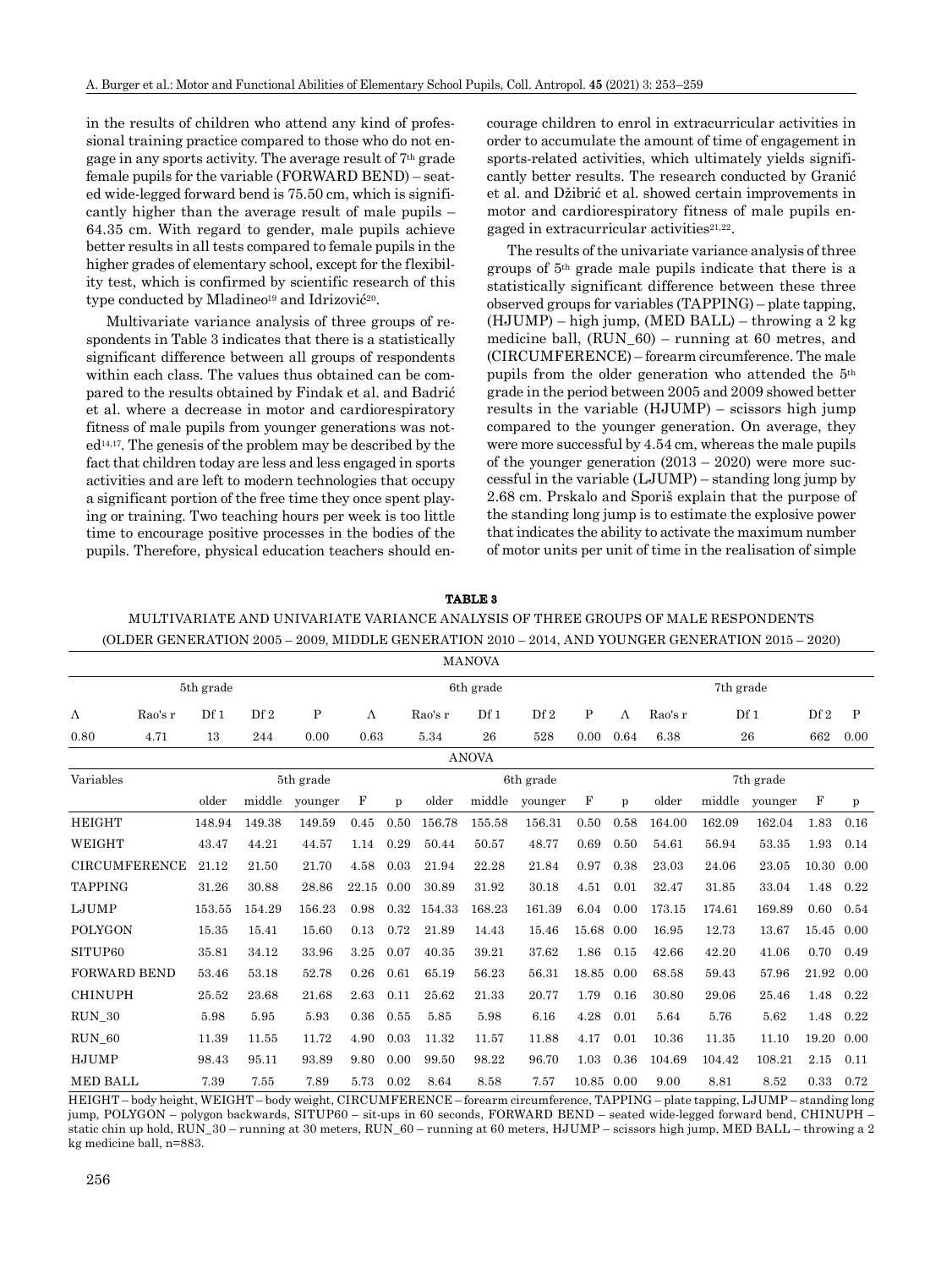motor structures with constant resistance or resistance proportional to body mass<sup>23</sup>. The results thus obtained may be explained by the fact that a higher number of repetitions is required for a more successful performance of the scissors high jump. A quality scissors high jump requires a good technical training of movement in order to achieve the maximum result. The results obtained among the 6th grade male pupils indicate that the middle group  $(2010 - 2014)$  was more successful in the variables (TAP-PING, LJUMP and POLYGON). The analysis of the results shows that there is a significant decrease in the flexibility of male pupils from younger generations (2015 – 2020). Currently, there is an unfavourable trend among the younger generations of lesser engagement in kinesiological activities. The research conducted by Jureša et al. indicates that there is an increasing prevalence and insufficient physical activity among both male and female pupils in Croatian schools24. Accordingly, there is a decline in motor abilities due to inactivity, which greatly affects the development of motor abilities.

Fifth, sixth and seventh grade female pupils were divided into three generational groups, and the results of the multivariate analysis (MANOVA) showed that there are differences between the groups. Table 4 indicates that the statistically most significant difference between the groups of 5th grade female pupils was recorded for the variables (TAPPING) – plate tapping, (FORWARD BEND) – seated wide-legged forward bend, (POLYGON) – polygon backwards, and (RUN\_60) – running at 60 meters. Older generations of female pupils have, on average, achieved better results compared to the younger ones, except for the variable (POLYGON) – polygon backwards. Such results were not expected because the research conducted by Prskalo et al. showed that the younger generations had poorer performance compared to the older ones in this motor ability25. The reason for such results may be found in fatigue during testing performed at the end of the lesson, which ultimately affected the test results. In terms of 7th grade female pupils who were tested in the 2015 – 2020 period, the results showed a significant decline in all

| TARLE 4                                                                                           |
|---------------------------------------------------------------------------------------------------|
| MULTIVARIATE AND UNIVARIATE VARIANCE ANALYSIS OF THREE GROUPS OF FEMALE RESPONDENTS               |
| (OLDER GENERATION 2005 – 2009, MIDDLE GENERATION 2010 – 2014, AND YOUNGER GENERATION 2015 – 2020) |

|                     |                      |        |               |           |            |       |               | <b>MANOVA</b> |                 |           |       |           |         |        |                 |      |
|---------------------|----------------------|--------|---------------|-----------|------------|-------|---------------|---------------|-----------------|-----------|-------|-----------|---------|--------|-----------------|------|
| 5th grade           |                      |        |               |           |            |       |               | 6th grade     |                 | 7th grade |       |           |         |        |                 |      |
| Λ                   | Rao's r              | Df1    | Df2           | P         | $\Lambda$  |       | Rao's r       | Df1           | Df <sub>2</sub> | P         |       | $\Lambda$ | Rao's r | Df1    | Df <sub>2</sub> | P    |
| 0.63                | 4.86                 | 26     | 494           | 0.00      | 0.64       |       | 4.12          | 26            | 424             | 0.00      | 0.69  |           | 4.07    | 26     | 524             | 0.00 |
| <b>ANOVA</b>        |                      |        |               |           |            |       |               |               |                 |           |       |           |         |        |                 |      |
|                     |                      |        |               | 5th grade | 6th grade  |       |               |               | 7th grade       |           |       |           |         |        |                 |      |
| Variables           | middle<br>older      |        | younger       | F         | p          | older | middle        | younger       | $\mathbf F$     | p         | older | middle    | younger | F      | p               |      |
| HEIGHT              |                      |        | 150.40 149.13 | 150.64    | 0.92       | 0.40  | 154.84 158.03 |               | 156.78          | 1.50      | 0.23  | 161.87    | 161.43  | 163.23 | 1.50            | 0.23 |
| WEIGHT              |                      | 41.44  | 42.98         | 43.04     | 0.89       | 0.41  | 44.26         | 51.77         | 47.74           | 3.37      | 0.03  | 51.85     | 54.28   | 54.82  | 3.37            | 0.03 |
|                     | <b>CIRCUMFERENCE</b> | 21.32  | 21.07         | 20.94     | 0.27       | 0.76  | 25.33         | 25.41         | 21.72           | 0.50      | 0.00  | 22.28     | 22.48   | 22.43  | 0.50            | 0.60 |
| <b>TAPPING</b>      |                      | 30.31  | 31.54         | 29.33     | 6.59       | 0.00  | 35.36         | 33.14         | 30.91           | 7.36      | 0.00  | 34.49     | 32.48   | 32.60  | 7.36            | 0.00 |
| LJUMP               |                      | 146.79 | 146.52        | 144.99    | 0.17       | 0.84  | 153.25 148.60 |               | 153.21          | 2.37      | 0.09  | 160.57    | 160.68  | 153.72 | 2.37            | 0.09 |
| <b>POLYGON</b>      |                      | 21.16  | 16.05         | 19.08     | 15.02 0.00 |       | 19.21         | 14.26         | 16.89           | 6.83      | 0.00  | 14.58     | 14.54   | 17.40  | 6.83            | 0.00 |
| SITUP60             |                      | 33.42  | 33.21         | 30.57     | 3.57       | 0.03  | 39.64         | 38.01         | 34.09           | 0.90      | 0.40  | 38.66     | 39.97   | 38.60  | 0.90            | 0.40 |
| <b>FORWARD BEND</b> |                      | 75.43  | 65.80         | 67.34     | 13.44 0.00 |       | 71.73         | 70.03         | 71.63           | 2.48      | 0.08  | 77.32     | 72.94   | 75.66  | 2.48            | 0.08 |
| <b>CHINUPH</b>      |                      | 20.11  | 20.09         | 16.47     | 1.94       | 0.15  | 20.51         | 18.89         | 18.39           | 1.07      | 0.34  | 22.58     | 20.61   | 19.44  | 1.07            | 0.34 |
| RUN 30              |                      | 6.14   | 6.31          | 6.15      | 2.08       | 0.13  | 6.10          | 6.35          | 6.13            | 11.35     | 0.00  | 5.70      | 5.99    | 6.17   | 11.35           | 0.00 |
| RUN 60              |                      | 11.59  | 11.86         | 12.23     | 6.62       | 0.00  | 11.77         | 12.07         | 11.91           | 19.42     | 0.00  | 10.91     | 11.76   | 12.00  | 19.42           | 0.00 |
| <b>HJUMP</b>        |                      | 88.47  | 87.81         | 88.94     | 0.28       | 0.76  | 94.68         | 91.93         | 92.83           | 3.63      | 0.02  | 98.06     | 93.42   | 96.13  | 3.63            | 0.02 |
| <b>MED BALL</b>     |                      | 7.13   | 6.82          | 7.16      | 1.48       | 0.23  | 7.57          | 7.54          | 7.00            | 1.53      | 0.21  | 7.46      | 7.94    | 8.73   | 1.53            | 0.21 |

HEIGHT – body height, WEIGHT – body weight, CIRCUMFERENCE – forearm circumference, TAPPING – plate tapping, LJUMP – standing long jump, POLYGON – polygon backwards, SITUP60 – sit-ups in 60 seconds, FORWARD BEND – seated wide-legged forward bend, CHINUPH – static chin up hold, RUN\_30 – running at 30 meters, RUN\_60 – running at 60 meters, HJUMP – scissors high jump, MED BALL – throwing a 2kg medicine ball, n=766.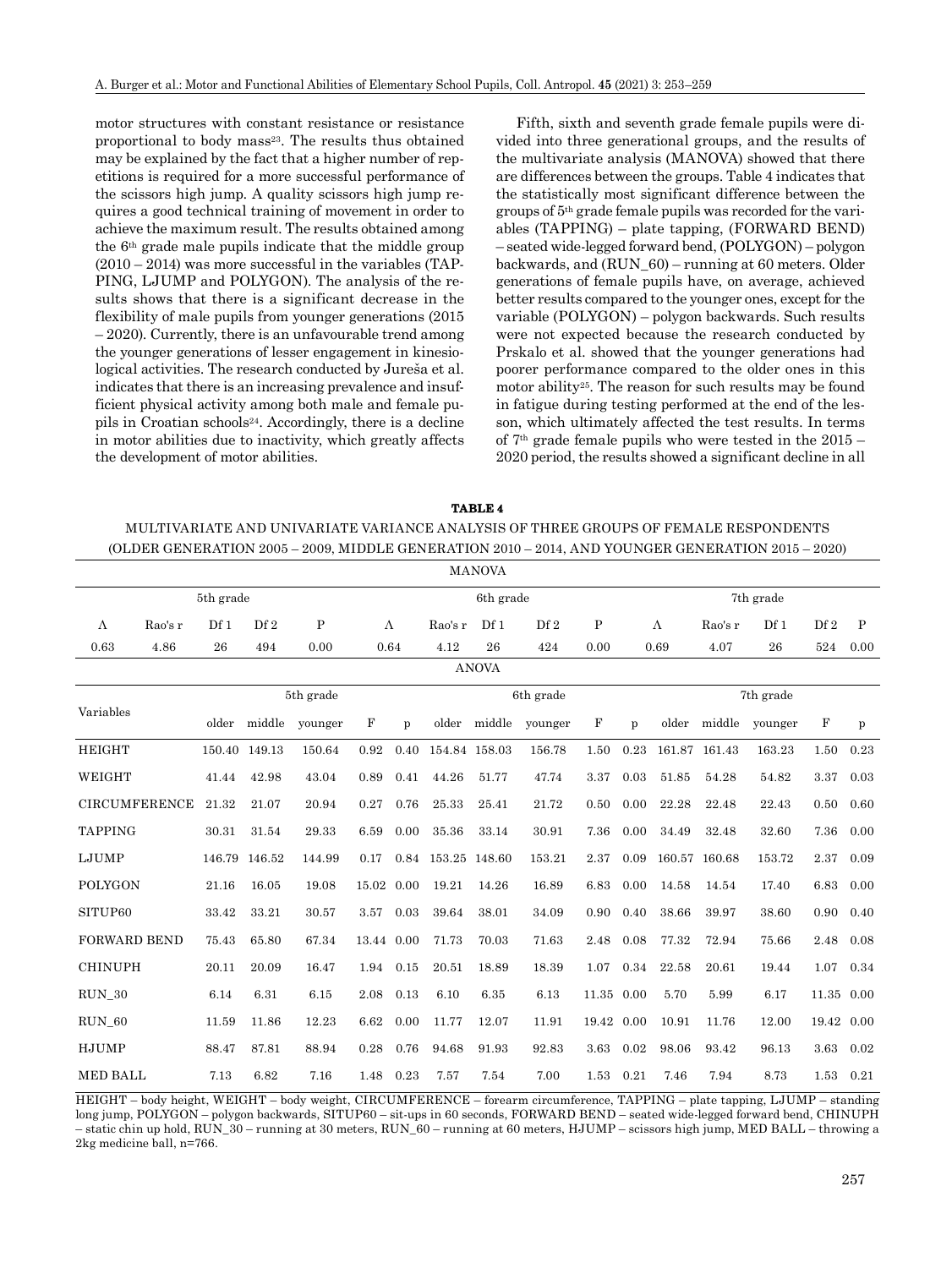motor and cardiorespiratory fitness compared to the other two generational groups, except for the variable MED BALL – throwing a 2 kg medicine ball. As the highest average body weight and height were recorded in female pupils of this generational group, such results are correlated with the research conducted by Winter et al., Neville et al., and Dore et al. who found that strength and power were partially strongly related to body size when the results were expressed in absolute values $26-28$ .

## **Conclusion**

The younger generations of pupils in both genders perform poorer results in motor abilities and cardiorespiratory fitness tests. Obviously, poorer results are connected with general change of pupils' lifestyle that leads to motor and cardiorespiratory deficiency even in teenage years.

## **REFERENCES**

1. VRCELJ S, Što školu čini školom; teorijski pristupi, koncepti i trendovi (Faculty of Humanities and Social Sciences, Rijeka, 2018) — 2. PEJIĆ PAPAK P, I VIDULIN S, Izvannastavne aktivnosti u suvremenoj školi (Školska knjiga, Zagreb, 1981). — 3. MRAKOVIĆ M, FINDAK V, GAGRO I, JURAS V, RELJIĆ J, Metodologija praćenja i vrednovanja u zdravstvenom odgojno – obrazovnom području (JUMENA, Zagreb, 1986). — 4. FINDAK V, Metodika tjelesne i zdravstvene culture (Školska knjiga, Zagreb, 2003). — 5. KONDRIČ M, Promjene odnosa između nekih antropometrijskih osobina i motoričkih sposobnosti učenika od 7. do 18. godine. PhD thesis. (University of Zagreb, Zagreb, 2000). — 6. ZATSIORSKY VM, Kinetics of human motion (Human Kinetics, Champaign, 2002). — 7. MILANOVIĆ L, Trening snage djece i mladih – najčešće dvojbe. In: JUKIĆ I, MILANOVIĆ D, GREGOV C (Eds): Proceedings of Fitness Training of Athletes (Faculty of Kinesiology, Zagreb, 2008). — 8. MILANOVIĆ D, Teorija i metodika treninga, 2. dopunjeno izmijenjeno izdanje (Faculty of Kinesiology, Zagreb 2009). — 9. MILANOVIĆ D, Teorija treninga (Faculty of Kinesiology Zagreb, 2013). — 10. HARDMAN K, Kinesiology, 40 (2008) 5. — 11. PETRIĆ V, Povezanost indeksa tjelesne mase i funkcionalnih sposobnosti te razlike u istima između učenika urbanih naselja i ruralnih sredina. In: NELJAK B (Ed): Proceedings of the 18th Summer School of Kinesiologists of Republic of Croatia (Hrvatski kineziološki savez, Zagreb, 2009). — 12. JELČIĆ M, Komparativna analiza motoričkih sposobnosti učenika požeške regije s normama Republike Hrvatske. MSc Thesis (University of Zagreb, Zagreb, 2019). — 13. NELJAK B, Kineziološka metodika u osnovnom i srednjem školstvu (Gopal d.o.o., Zagreb, 2013). — 14. FINDAK V, METIKOŠ D, MRAKOVIĆ M, Orijentacijske norme motoričkih i funkcionalnih sposobnosti učenika 5. – 8. razreda osnovne škole. In: FINDAK V (Ed): Proceedings of Alpe-Jadran Sports Conference (Faculty of Kinesiology, Zagreb, 1993). — 15. NELJAK B, FINDAK V, NOVAK D, Differences in the final testing results of pupils between the two relatively close time instants. In: MILANOVIĆ D, PROT F (Ed): Proceedings of the 5th International SciSeveral recommendations could be given accordingly; 1) it is necessary to structure new uniform test values applicable to the entire territory of the Republic of Croatia, 2) kinesiologist working as physical education teachers should periodically, preferably every four years, prepare new standards for their tests due to deviations in results and the deteriorating performance of younger generation pupils, 3) a possible extension of this research would be if these results were compared to studies conducted in other schools on the same population and other geographical areas in the Republic of Croatia. The probability of deviation of results between different geographical regions is quite possible, hence such studies should be conducted in one of the forthcoming research of this type to ensure accuracy, precision and validation of measurements and 4) it would be recommended to prepare new value standards of results every four years because there are discrepancies in test results that were performed several decades ago.

entific Conference on Kinesiology "Kinesiology research trends and applications" (Faculty of Kinesiology, University of Zagreb, 2008). — 16. KOCIĆ J, STOJANOVIĆ D, STANKOVIĆ S, PETROVIĆ L, IGNJATOVIAĆ A, SAVIĆ Z, MILENKOVIĆ V, STOJANOVIĆ T, MOMČILOVIĆ Z, Acta Medica Medianae, 58 (2019), 154. doi:10.5633/ amm.2019.0223 — 17. BADRIĆ M, SPORIŠ G, KRSTIČEVIĆ T, Hrvat. Športskmed. Vjesn., 30 (2015) 92. — 18. FACH HH, Trainingsbuch Bauchmuskulator (Verlag GmbH, Reinbek bei Hamburg, 1998). — 19. MLADINEO M, Različitosti između dječaka i djevojčica petih razreda u nekim motoričkim sposobnostima. In: FINDAK V (Ed): Proceedings of the 15th Summer School of Kinesiologists of Republic of Croatia (Hrvatski kineziološki savez, Zagreb, 2006). — 20. IDRIZOVIĆ K, Razlike u dinamici razvoja motoričkih sposobnosti dječaka i djevojčica. In: FINDAK V (Ed): Proceedings of the 22nd Summer School of Kinesiologists of Republic of Croatia (Hrvatski kineziološki savez, Zagreb, 2013). — 21. GRANIĆ I, KRISTIĆ T, Razlike u nekim antropometrijskim, motoričkim i funkcionalnim varijablama između mladih košarkaša i učenika osmih razreda. In: FINDAK V (Ed): Proceedings of the 15th Summer School of Kinesiologists of Republic of Croatia (Hrvatski kineziološki savez, Zagreb, 2006). — 22. DŽIBRIĆ DŽ, FERHATBEGOVIĆ A, POJSKIĆ H, Efekti programa izvannastavnih tjelesnih aktivnosti na transformaciju motoričkih sposobnosti učenika srednjoškolskog uzrasta. In: FINDAK V (Ed): Proceedings of the 22nd Summer School of Kinesiologists of Republic of Croatia (Hrvatski kineziološki savez, Zagreb, 2013). — 23. PRSKA-LO I, SPORIŠ G, Kineziologija, (Školska knjiga, Zagreb, 2016). — 24. JUREŠA V, MUSLI V, MAJER M, PETROVIĆ D, Medicus, 19 (2010) 35. — 25. PRSKALO I, NEDIĆ A, SPORIŠ G, BADRIĆ M, MILANOVIĆ N, Hrvat. Športskmed. Vjesn, 26 (2011) 100. — 26. WINTER EM, BROOKES FB, HAMLEY EJ, J. Sports Sci, 9 (1991) 3. — 27. NEVILL AM, RAMS-BOTTOM R, WILLIAMS C, Eur. J. Appl. Physiol, 65 (1992) 110. — 28. DORE E, DIALLO O, FRANCA NM, BEDU M, VAN PRAAGH E. Int. J. Sports Med., 21 (2000) 360.

#### *N. Foretić*

*University of Split, Faculty of Kinesiology, Ul. Nikole Tesle 6, 21000 Split, Croatia e-mail: nikolaforetic@gmail.com*